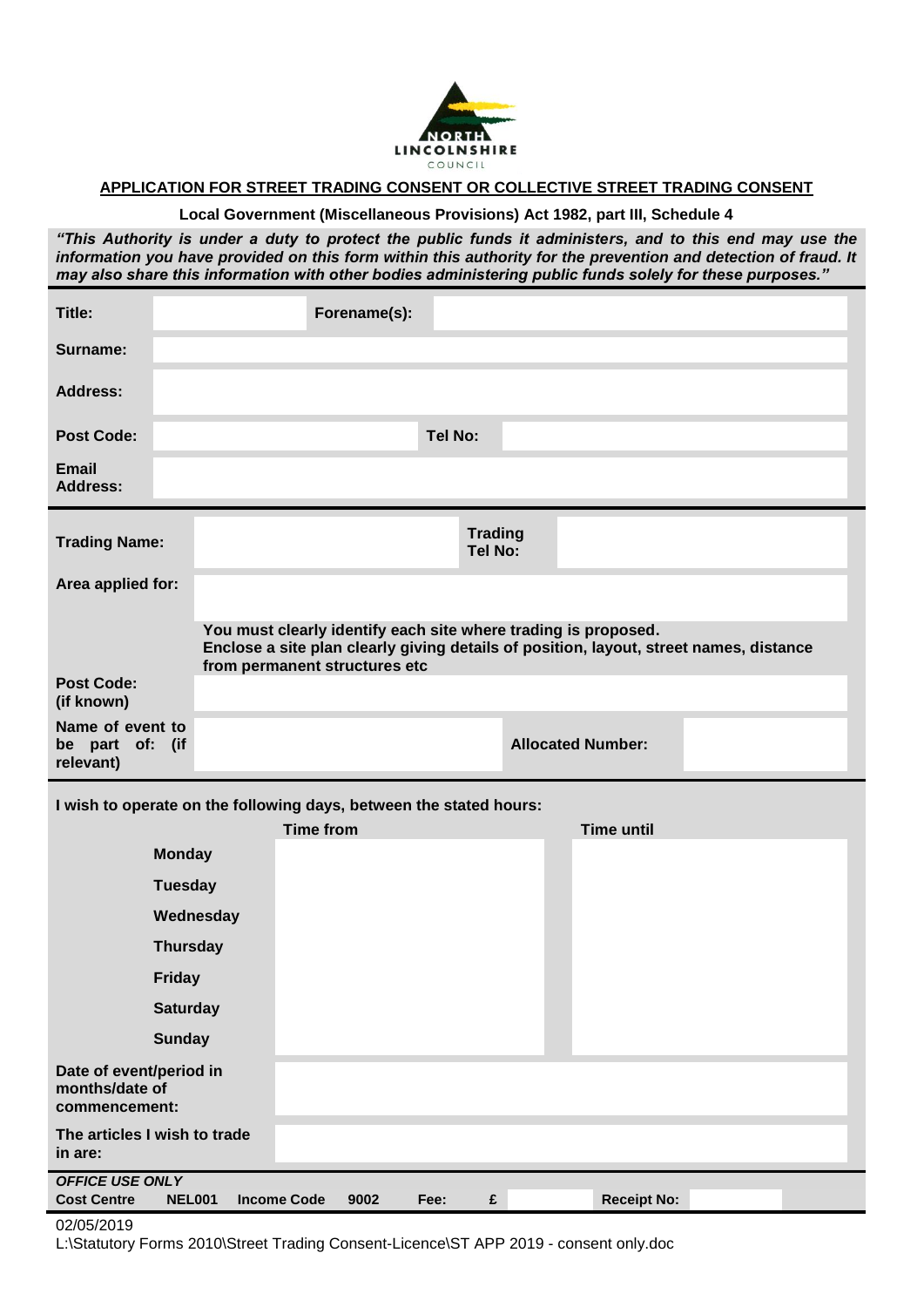| etc). A photograph of the<br>this application                                                           | Type of vehicle/structure to be<br>used: (e.g. trailer, portacabin<br>vehicle/structure must accompany |  |  |                         |  |
|---------------------------------------------------------------------------------------------------------|--------------------------------------------------------------------------------------------------------|--|--|-------------------------|--|
| Make:                                                                                                   |                                                                                                        |  |  | Model:                  |  |
| <b>Colour:</b>                                                                                          |                                                                                                        |  |  | <b>Registration No:</b> |  |
| Date of First<br><b>Registration:</b>                                                                   |                                                                                                        |  |  |                         |  |
|                                                                                                         | <b>Maximum External Dimensions</b>                                                                     |  |  |                         |  |
| Length:                                                                                                 |                                                                                                        |  |  | Width:                  |  |
| Height:                                                                                                 |                                                                                                        |  |  | Weight:                 |  |
| <b>Name of Registered Keeper</b><br>(if different from above):                                          |                                                                                                        |  |  |                         |  |
| <b>Address:</b>                                                                                         |                                                                                                        |  |  |                         |  |
| <b>Post Code:</b>                                                                                       |                                                                                                        |  |  |                         |  |
| <b>Waste Arrangements for:</b>                                                                          |                                                                                                        |  |  |                         |  |
| Disposal of liquid waste/foul water:                                                                    |                                                                                                        |  |  |                         |  |
| Disposal of solid waste/litter/rubbish:                                                                 |                                                                                                        |  |  |                         |  |
| A copy of the contract agreement for the disposal of Commercial Waste shall accompany this application. |                                                                                                        |  |  |                         |  |
| <b>PUBLIC LIABILITY INSURANCE</b>                                                                       |                                                                                                        |  |  |                         |  |

North Lincolnshire Council shall not be liable to the holder of any Street Trading Consent for any personal injury, damage, loss or inconvenience howsoever or wheresoever caused to the consent holders, or to any goods or chattels of theirs, it being the intention of and agreed between the parties that the Street Trading Consent holders shall perform the aforementioned activity at their own risk. The holders of any street trading consent shall agree to indemnify North Lincolnshire Council against all such claims to the satisfaction of the Council and to produce to the Council the policy of insurance and the receipts for all premiums issued thereunder.

## **There shall be a minimum of £5,000,000 public liability insurance cover. A copy of this liability insurance must accompany this application.**

(As a non-food trader, under a Collective Consent you may be covered by the insurance arranged by the event organiser, you will need to check with them)

| Name of Insurance<br>Company: |                   |
|-------------------------------|-------------------|
| <b>Level of Cover:</b>        | <b>Policy No:</b> |